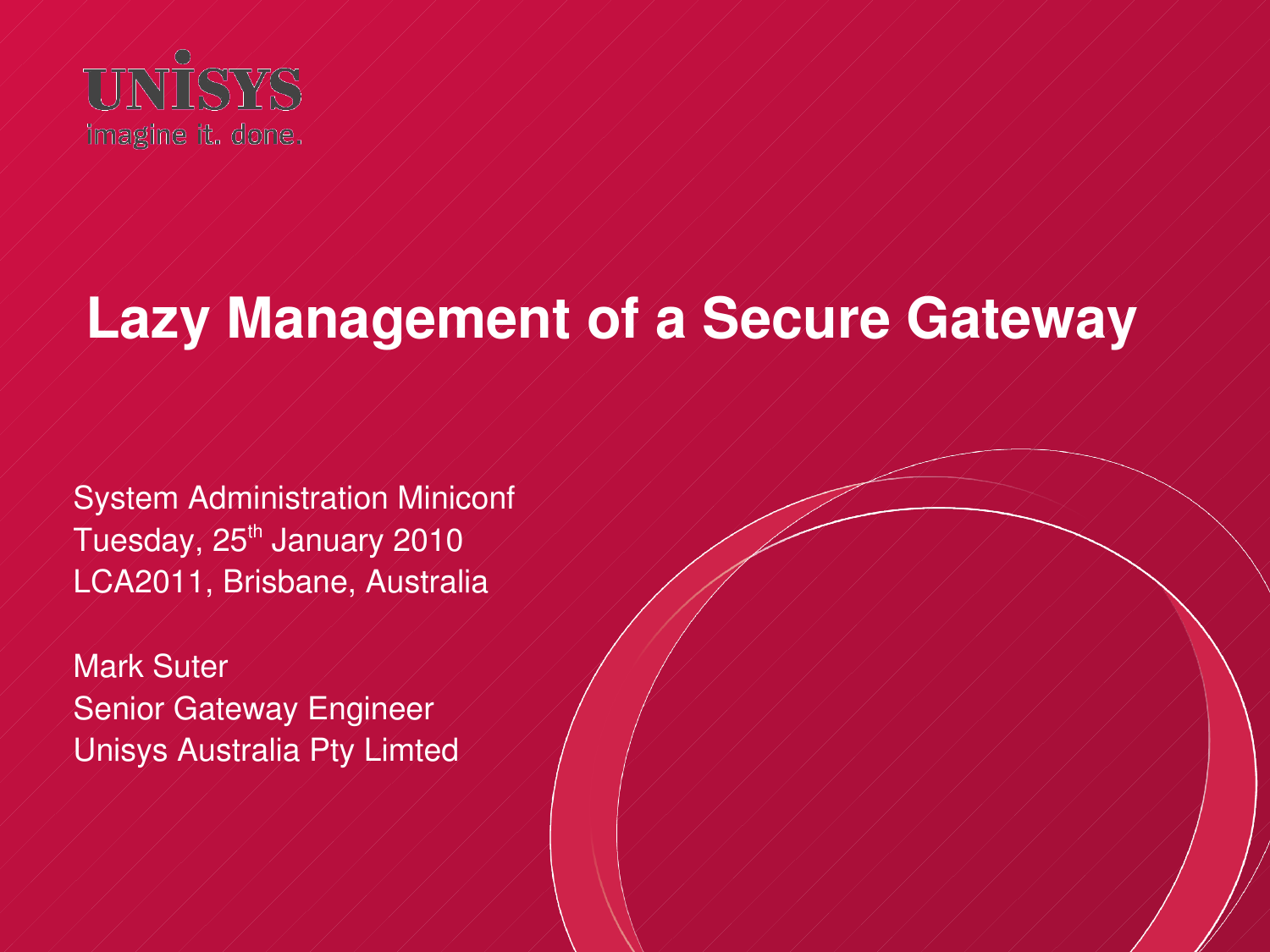#### **Overview**

Prefer going to great effort to reduce overall energy expenditure? That's my kind of Laziness. Add some Perl-ish Impatience and Hubris and you have a good description of my current workplace.

This talk is a "How we do things" walk-through of my workplace with most of the focus on what works for us, minus some detail to keep the security people onside ;)

My workplace is a secure gateway for a large government client. It has many different types of devices all forming part of a managed response to the risks we face in connecting to the world.

Of course, I'll mention the Wiki that I presented on last year but this time with more about how it fits into our workplace and almost nothing on the wiki itself.

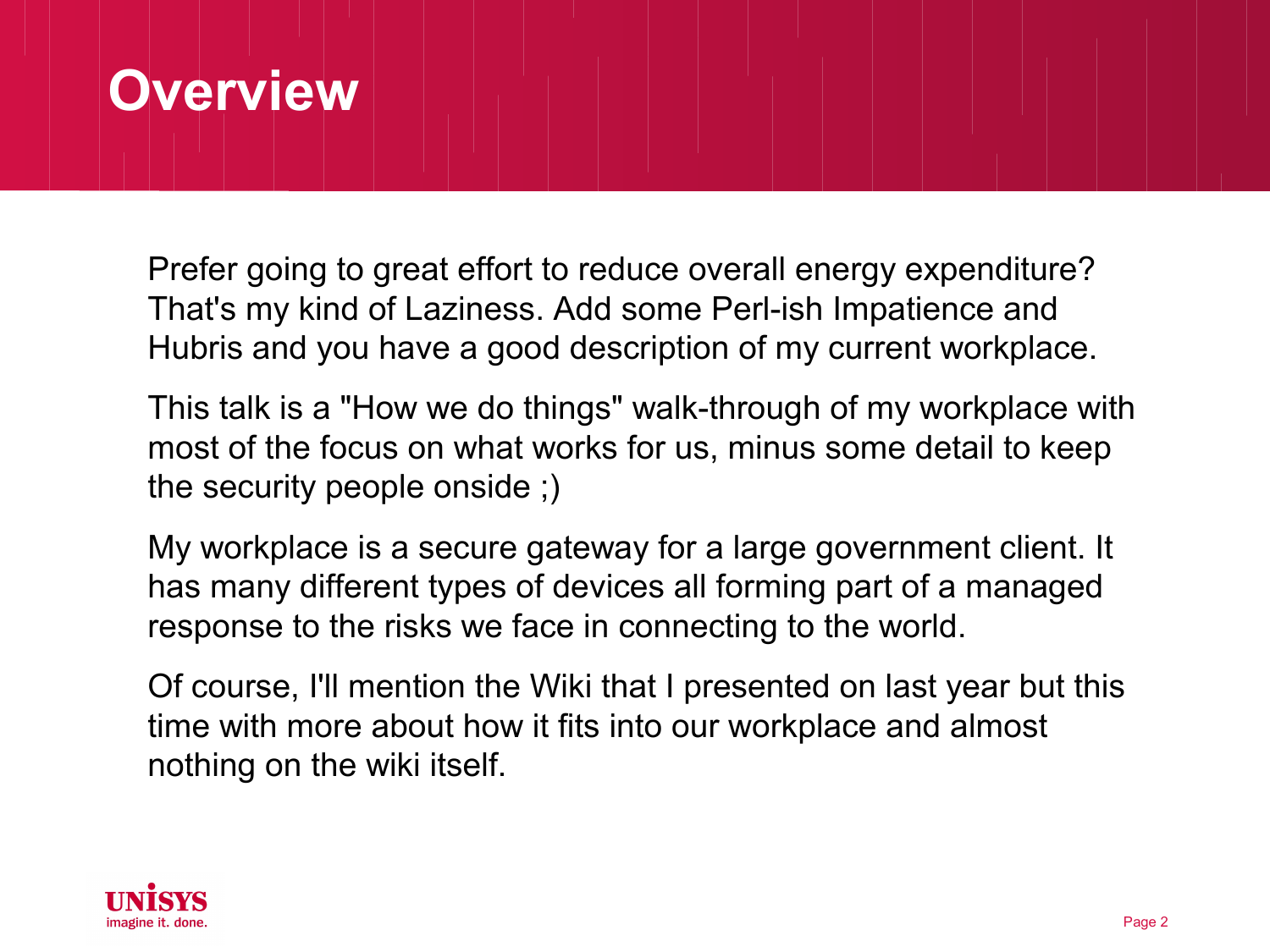#### **Click to add an** *awesome* **title**

• Click to add an *awesome* outline

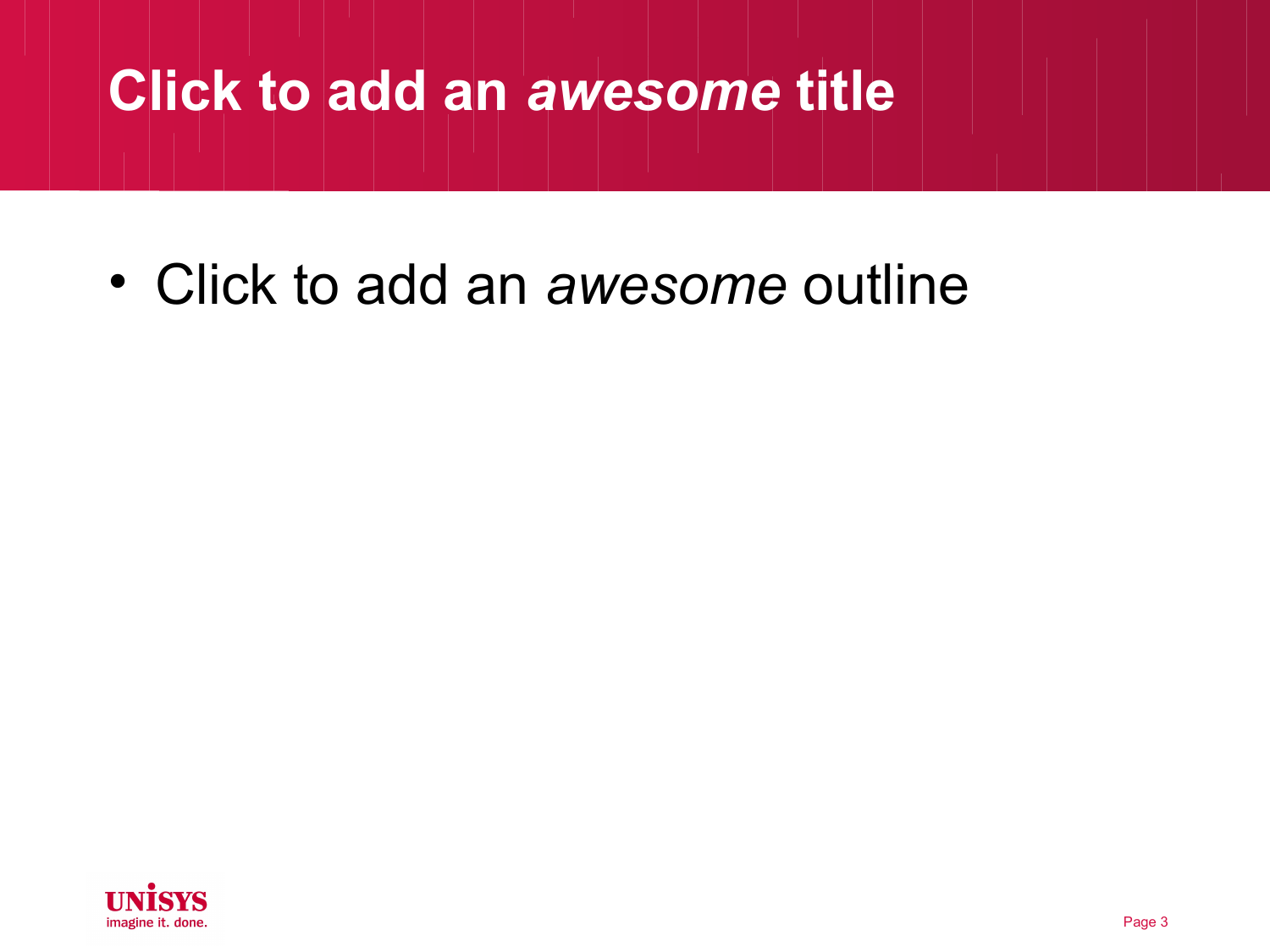### **Lazy Management?**

**Laziness** is the quality that makes you go to great effort to reduce overall energy expenditure. It makes you write labor-saving programs that other people will find useful, and document what you wrote so you don't have to answer so many questions about it.

<http://c2.com/cgi/wiki?LazinessImpatienceHubris>

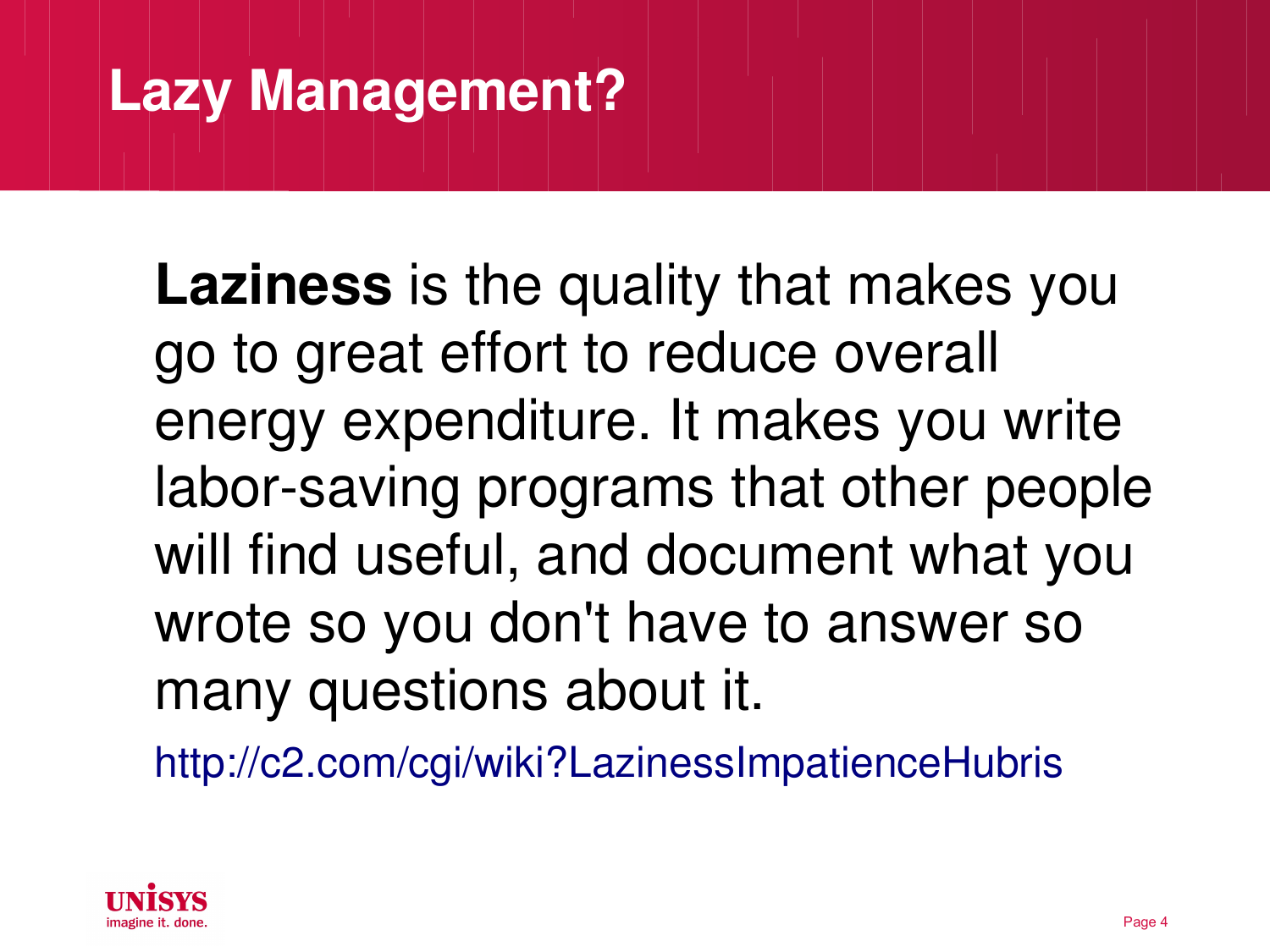## **Secure Gateway?**

- Government Client
- Large internal network
- Many B2B links
- Let people work with protection and audit.
- PSM / ISM / IRAP



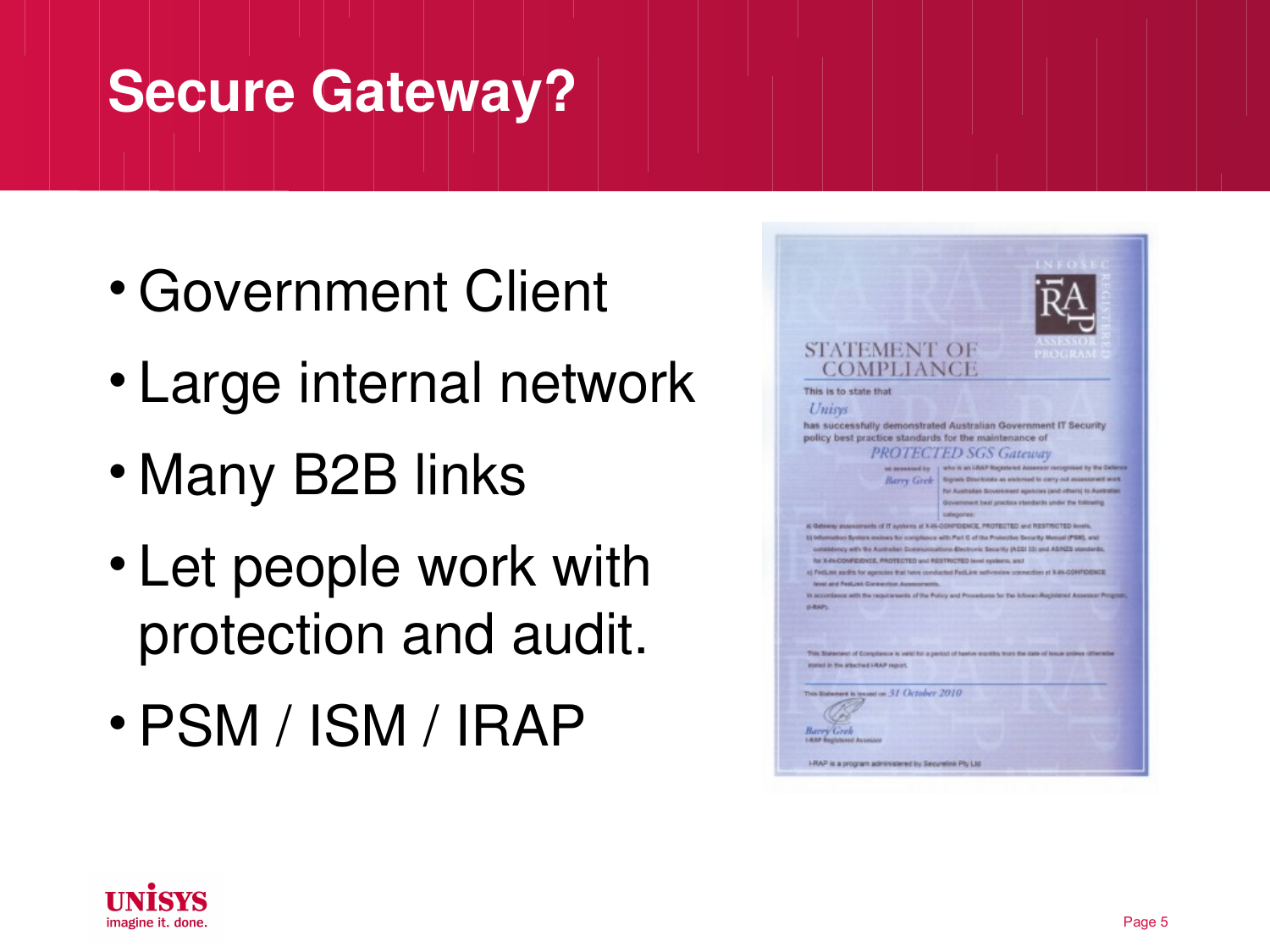## **High Level Architecture**

- Primary and Secondary Sites
- Over 200 pieces of kit
- Multiple redundant traffic paths
- Single point of entry/exit
- Extensive Monitoring



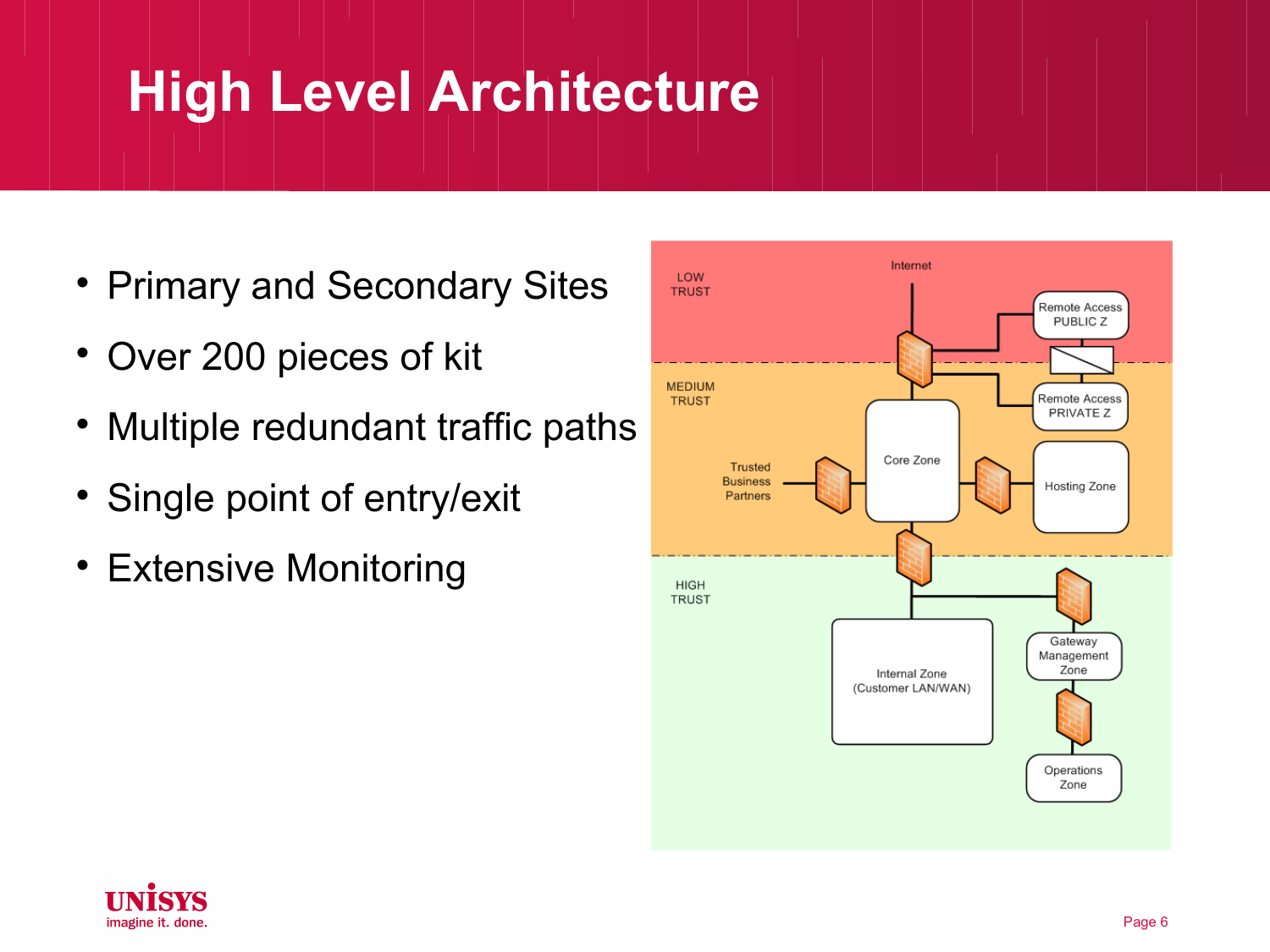## **Customer Common Services**

- Web Browse, including content filtering
- Internet Email (SMTP), including anti-spam
- DNS: Public, Gateway, Business Partners, etc
- Business Partner Connections
	- 20 + links to Business Partners
	- Specific data requirements
	- Failure closes borders (Airports and Cruise Ships)
- Secure File Transfer (drop box w/ automation)
- Remote Access VPN Solutions (collect them all!)

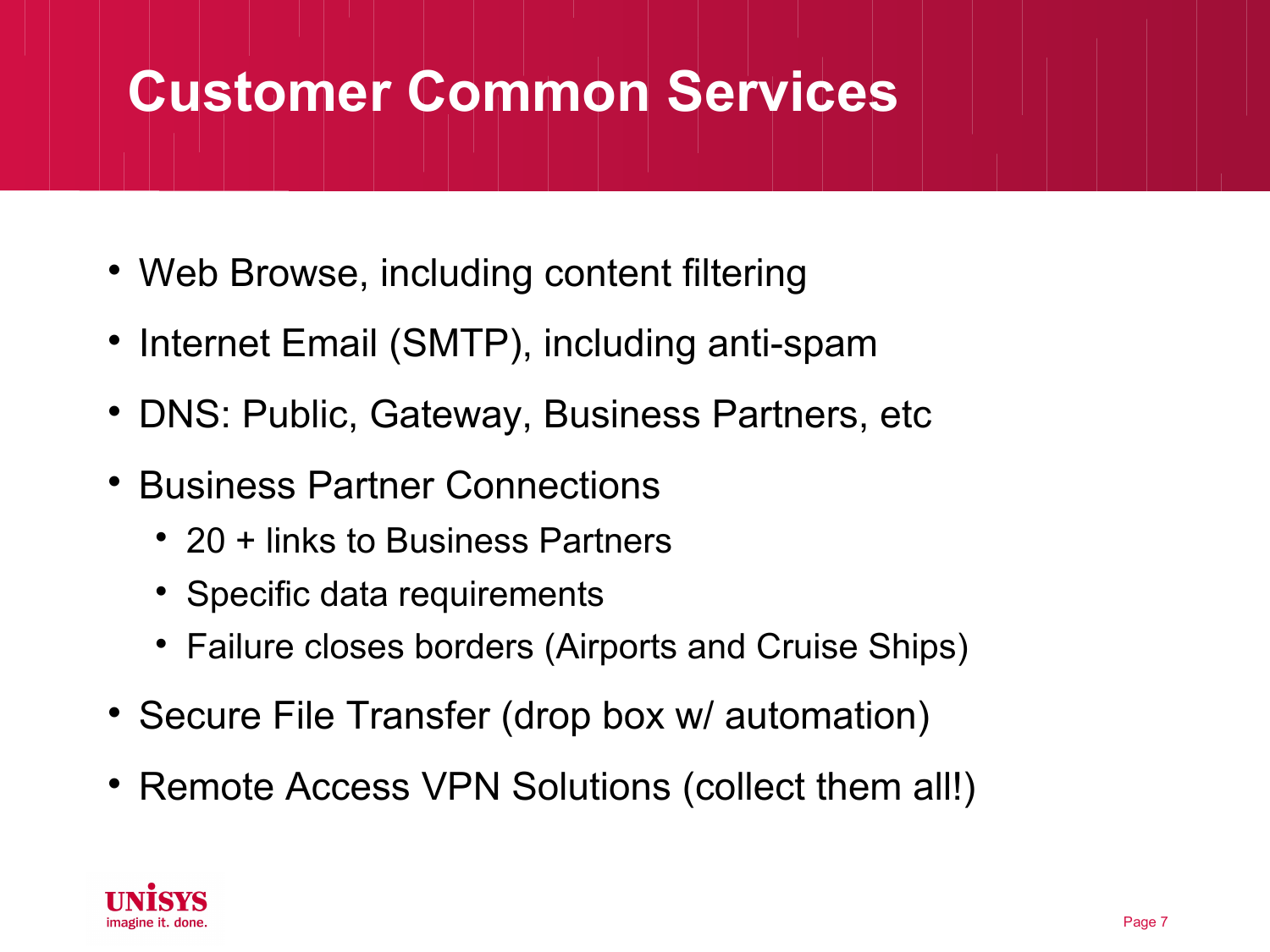# **What we do (1/2)**

- Firewall Administration
	- Multiple Vendors
- IDS/IPS Administration
- Router/Switch Administration
- Linux Administration (DNS, NTP, Logging, etc)
- Log Analysis
	- Including Anomaly Detection
- System Monitoring and Reporting

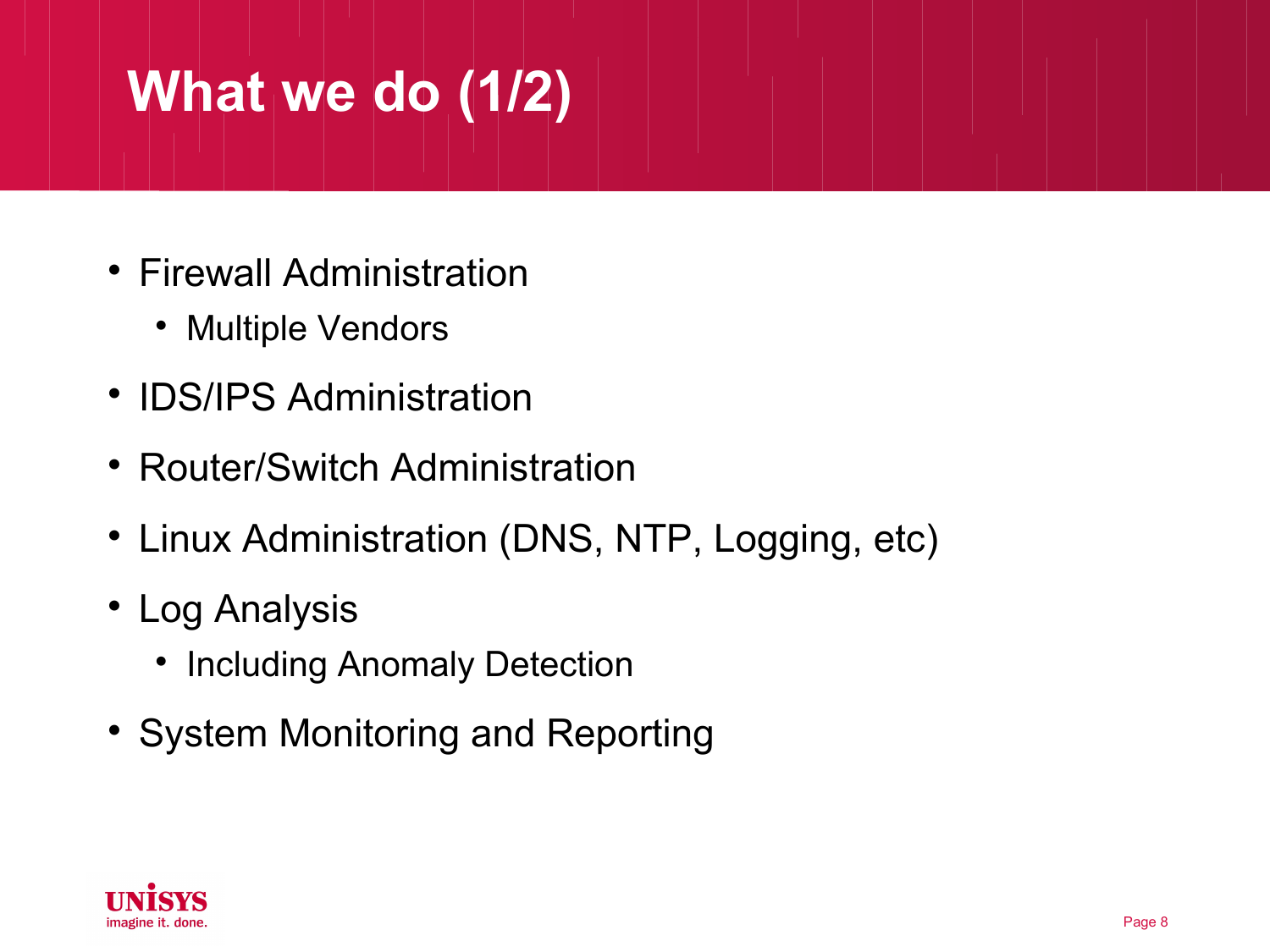# **What we do (2/2)**

- Incidents, Problems and Changes
- External Hosting Infrastructure
	- Reverse Proxies
	- SSL Decryption
	- Anti-virus Checking
- Web (XML) Messasging Gateways
- Documentation
- Certification

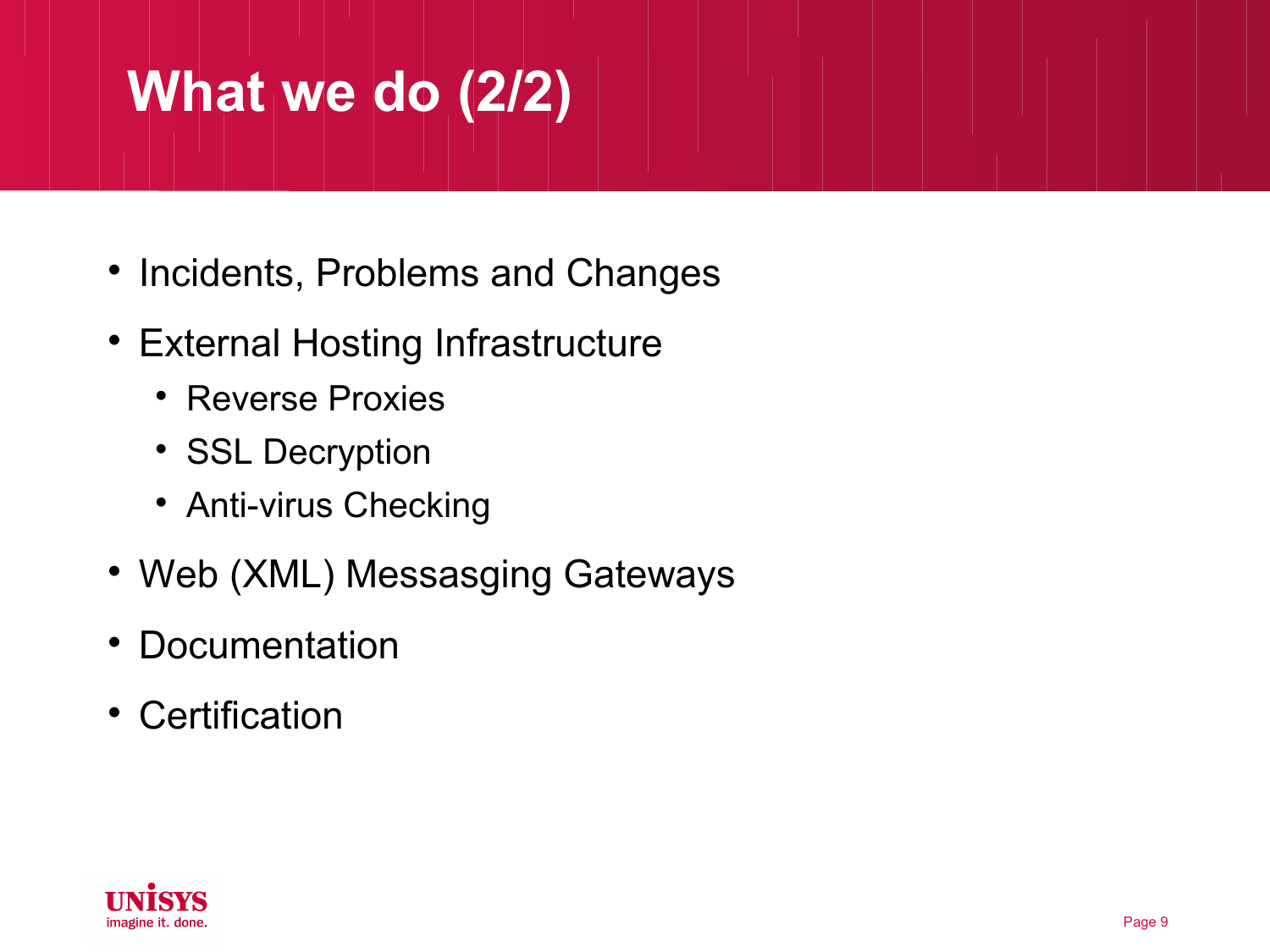#### **Documentation**



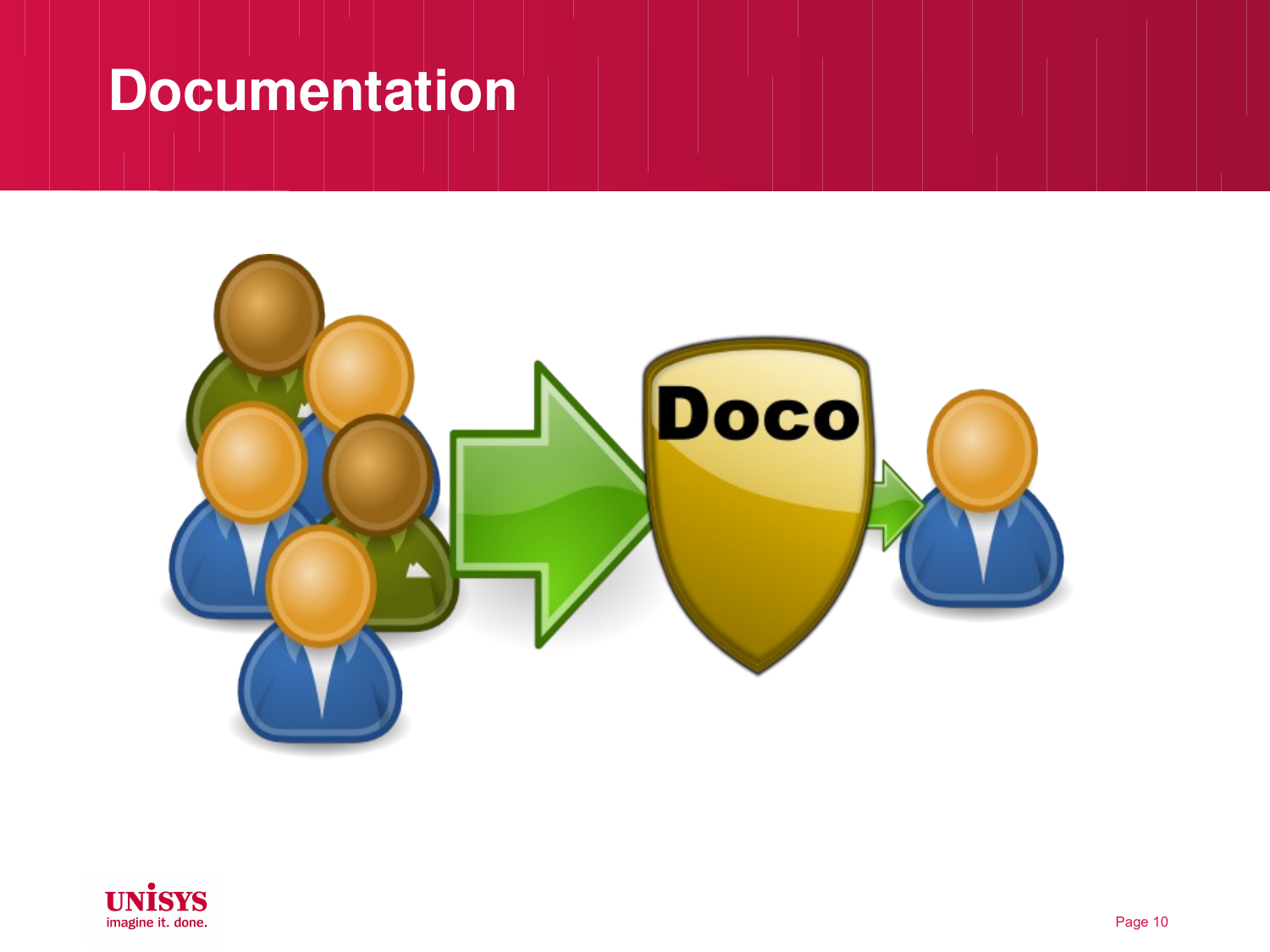

- Very good relationship with customer
- Saves a huge amount of time – e.g., B2B "Link Documents"
- Un-needed secrecy **hurts** Security

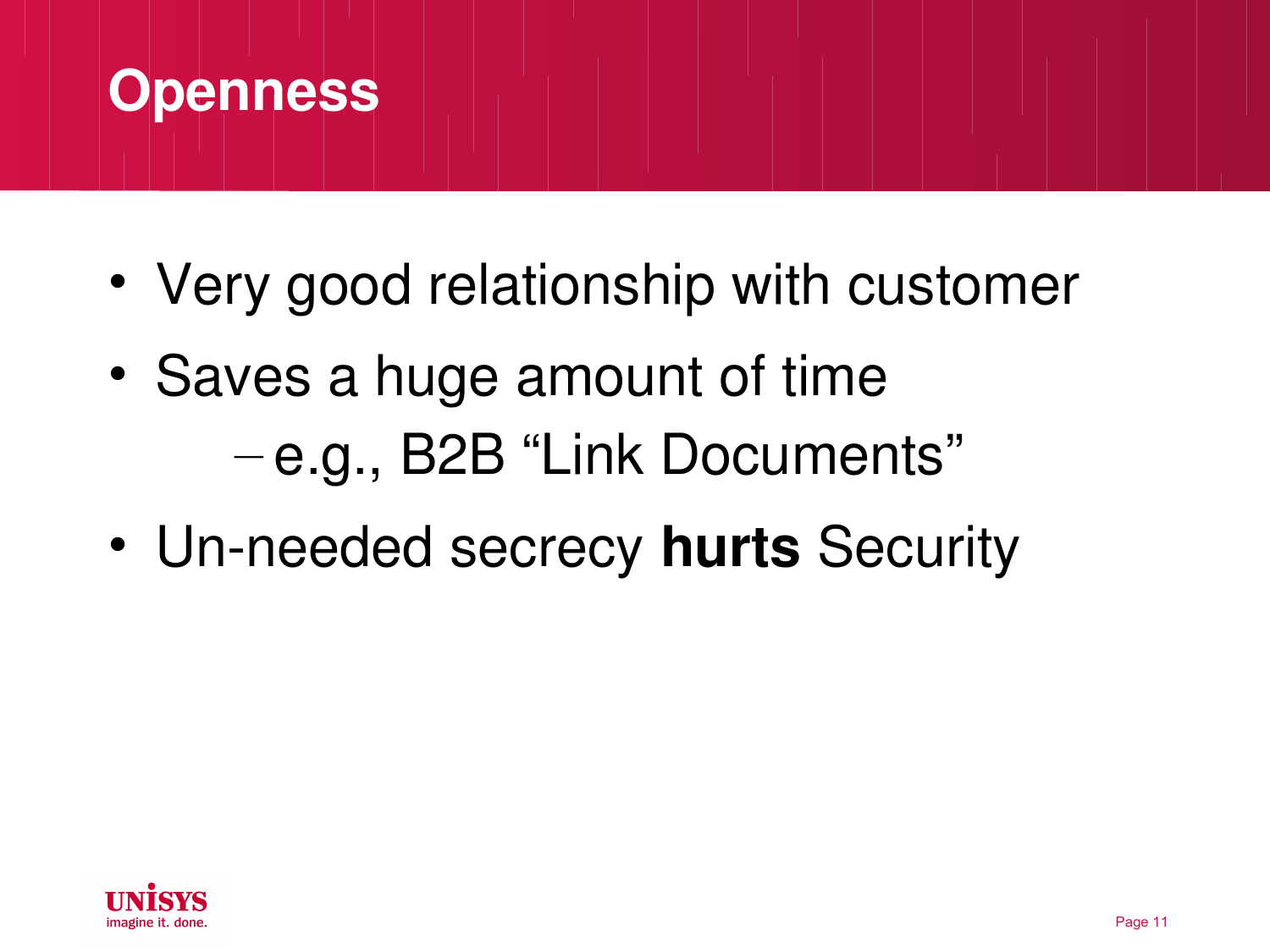#### **Firewall Rulesets**

- Live Rules
- Exports into Subversion (web viewable)
- Wiki versions of B2B "Link Documents"

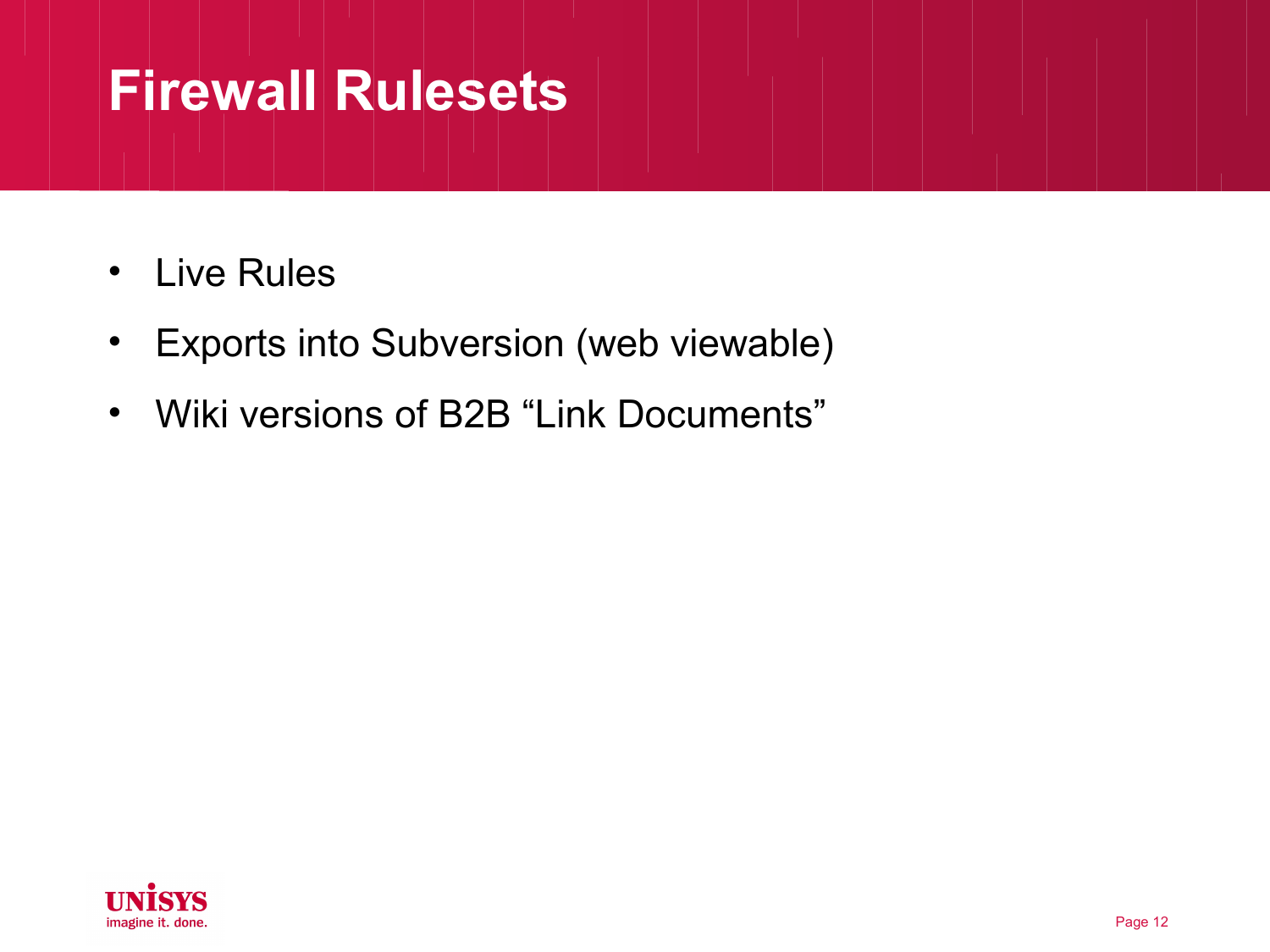## **Naming and Addressing**

- IP Plan
- Multi-split DNS
- Public space but with many "private" ranges and a lot of NAT :(

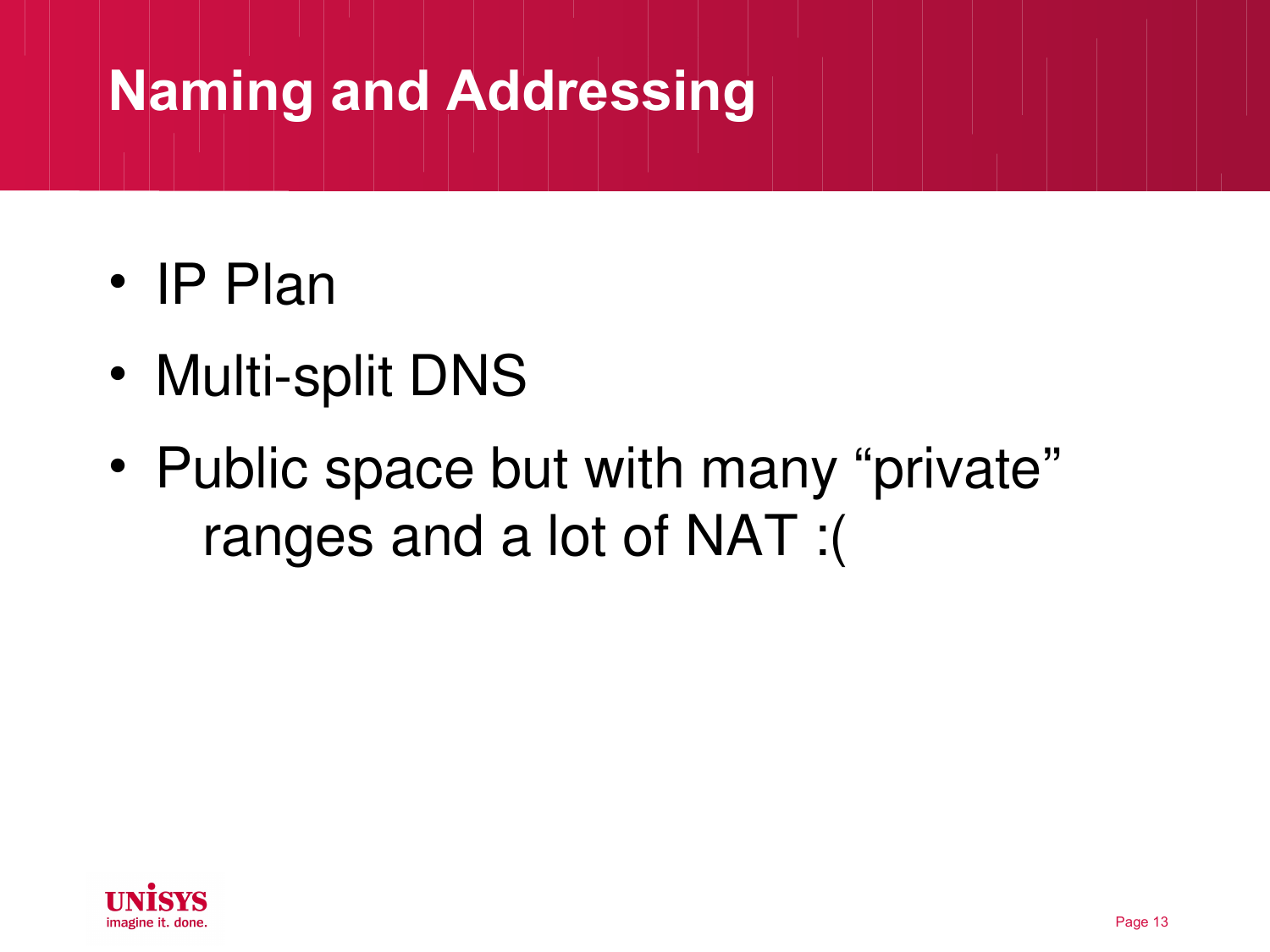#### **Web Browse: what we use**

- Blue Coat ProxySG Appliances
- SSL Intercept aka "Man in the Middle"
- Blue Coat Web Content Filtering
- Blue Coat Anti-virus appliances



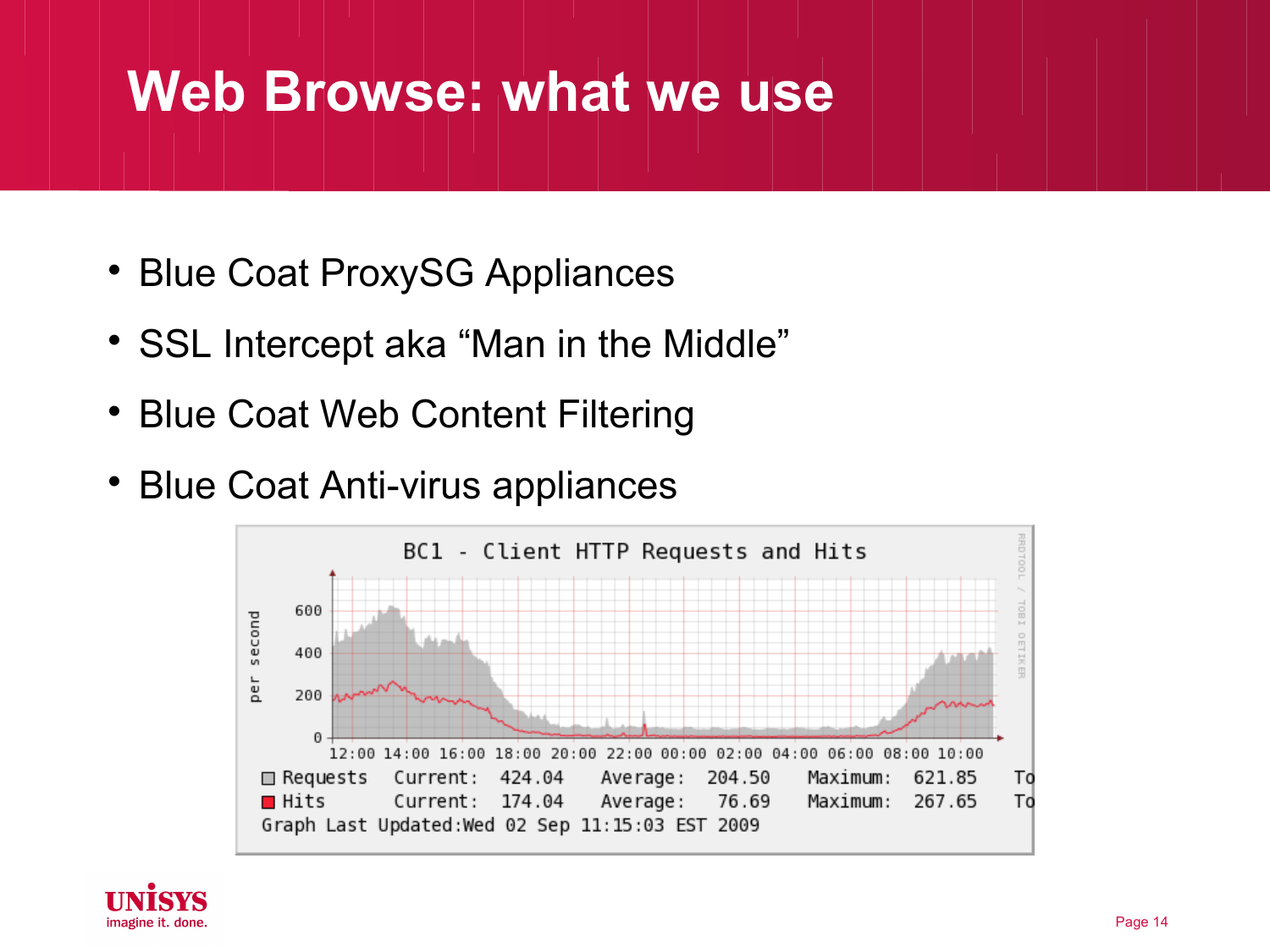#### **Email: what we use**

- Axway Mailgate SMTP Appliances
- Very strong tagging/policy capability
- Anti-spam
	- IP Reputation Filtering
	- SMTP checks (good behaviour)
- Approx 100,000 legitimate emails per day
- About 7% spam count (user web-based digests)
- > 80% connections rejected

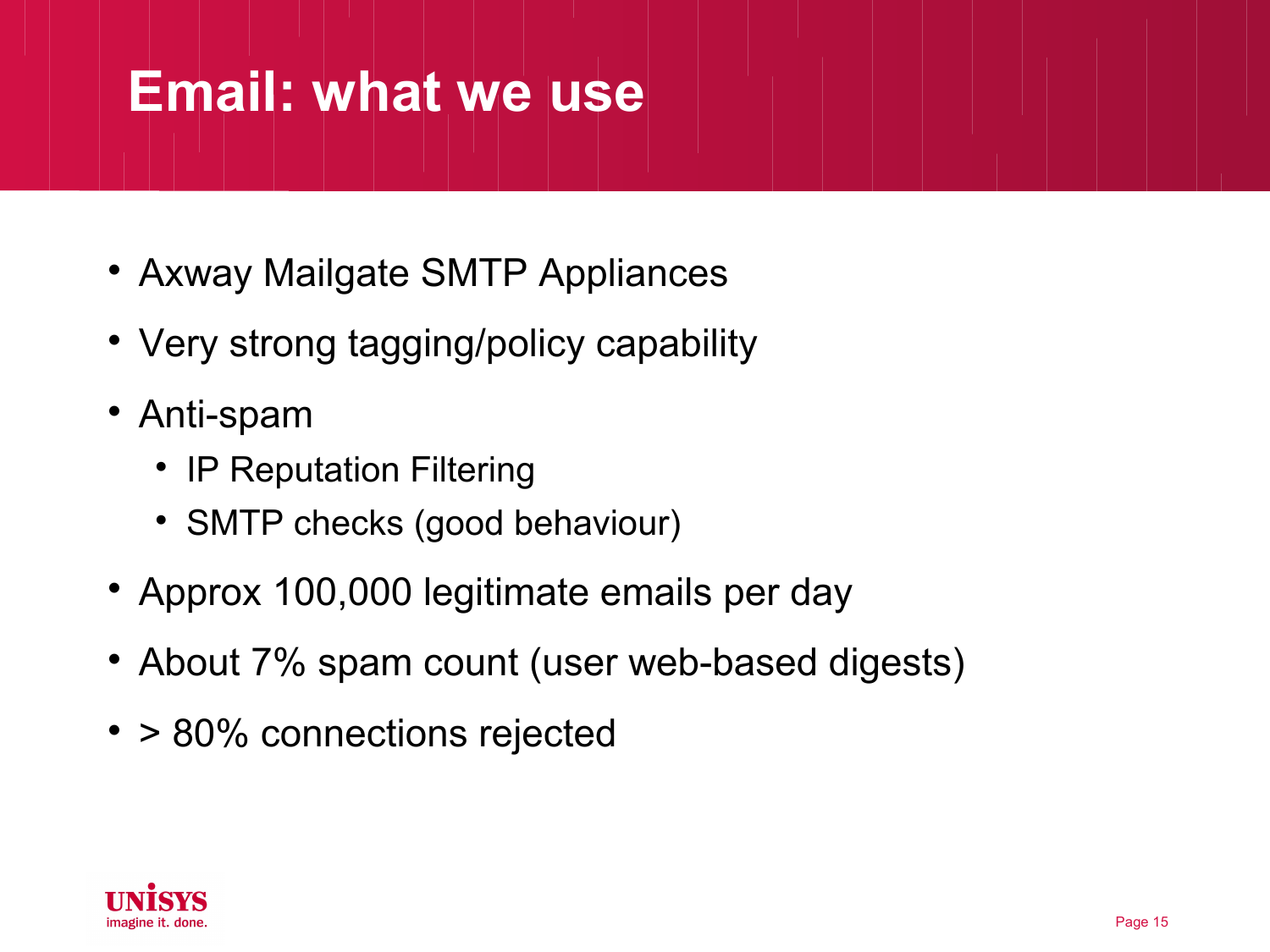## **Email: Anti-spam**



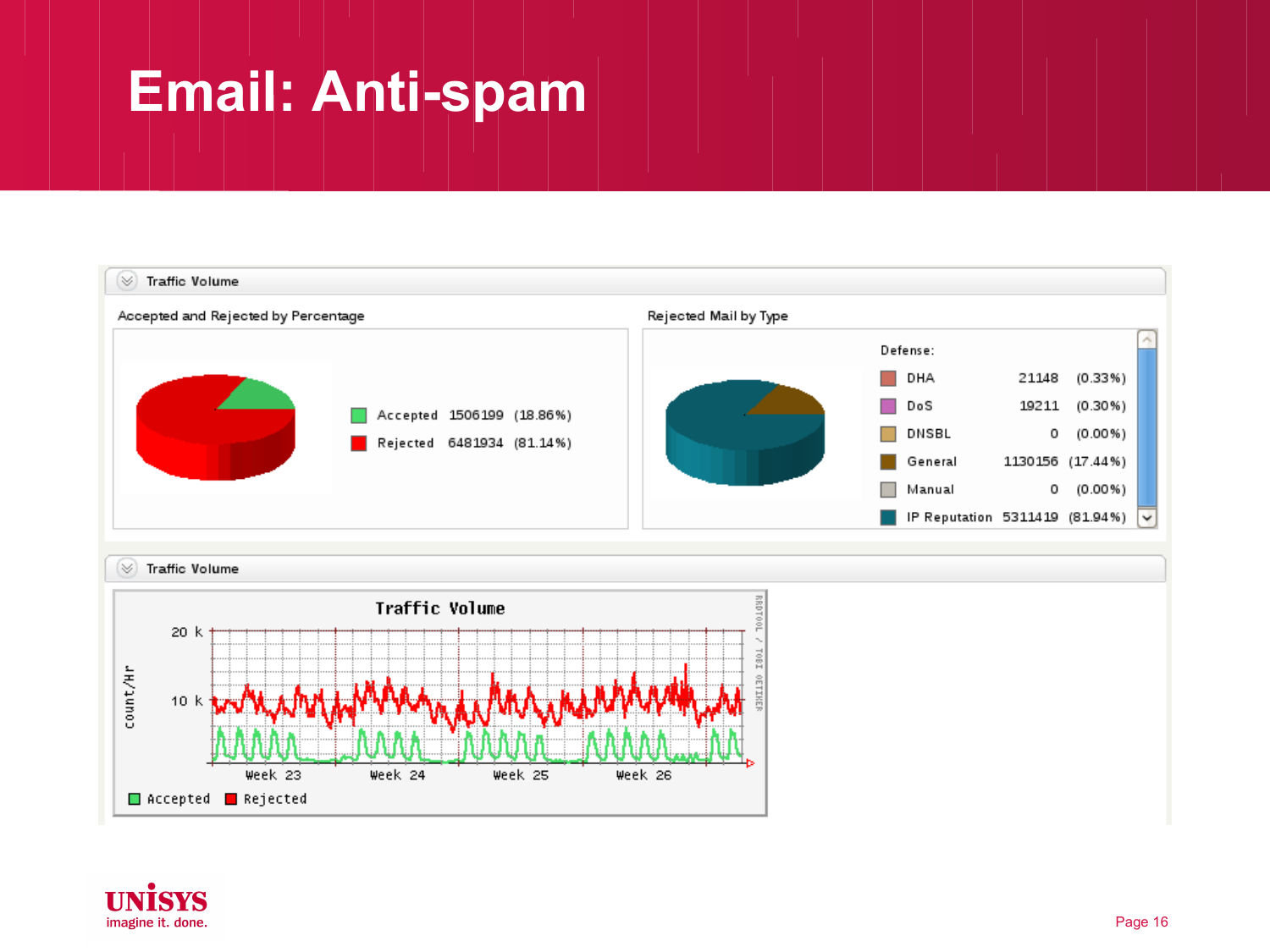#### **Passwords**

- Many different types of devices
- Many of each type of device
- Separate credentials per trust zone
- One central KeePassX file

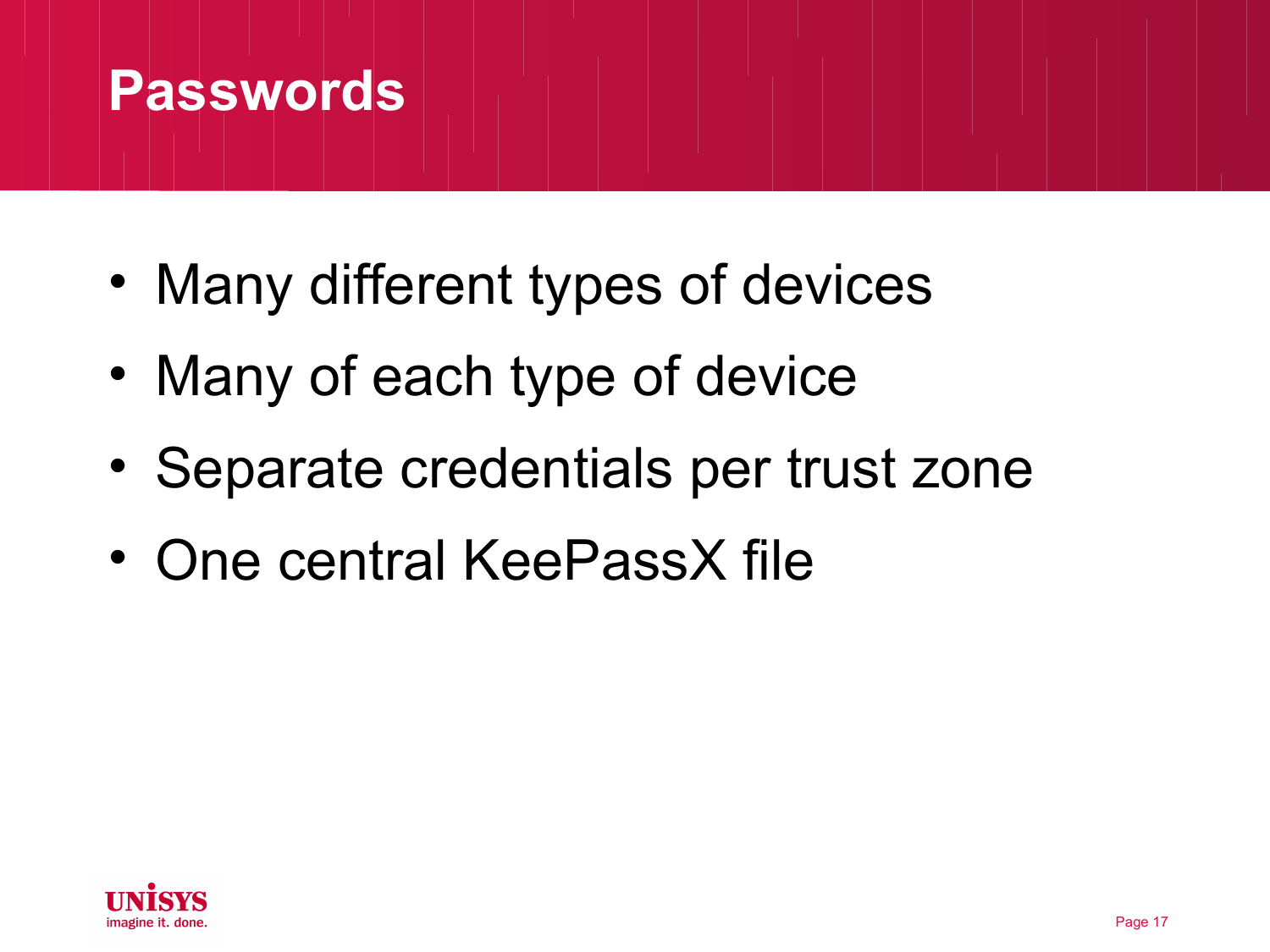# **Monitoring (1/2)**

- Cacti Capacity Planning
- Nagios Everything okay right now?
- NetFlow historical "tcpdump"

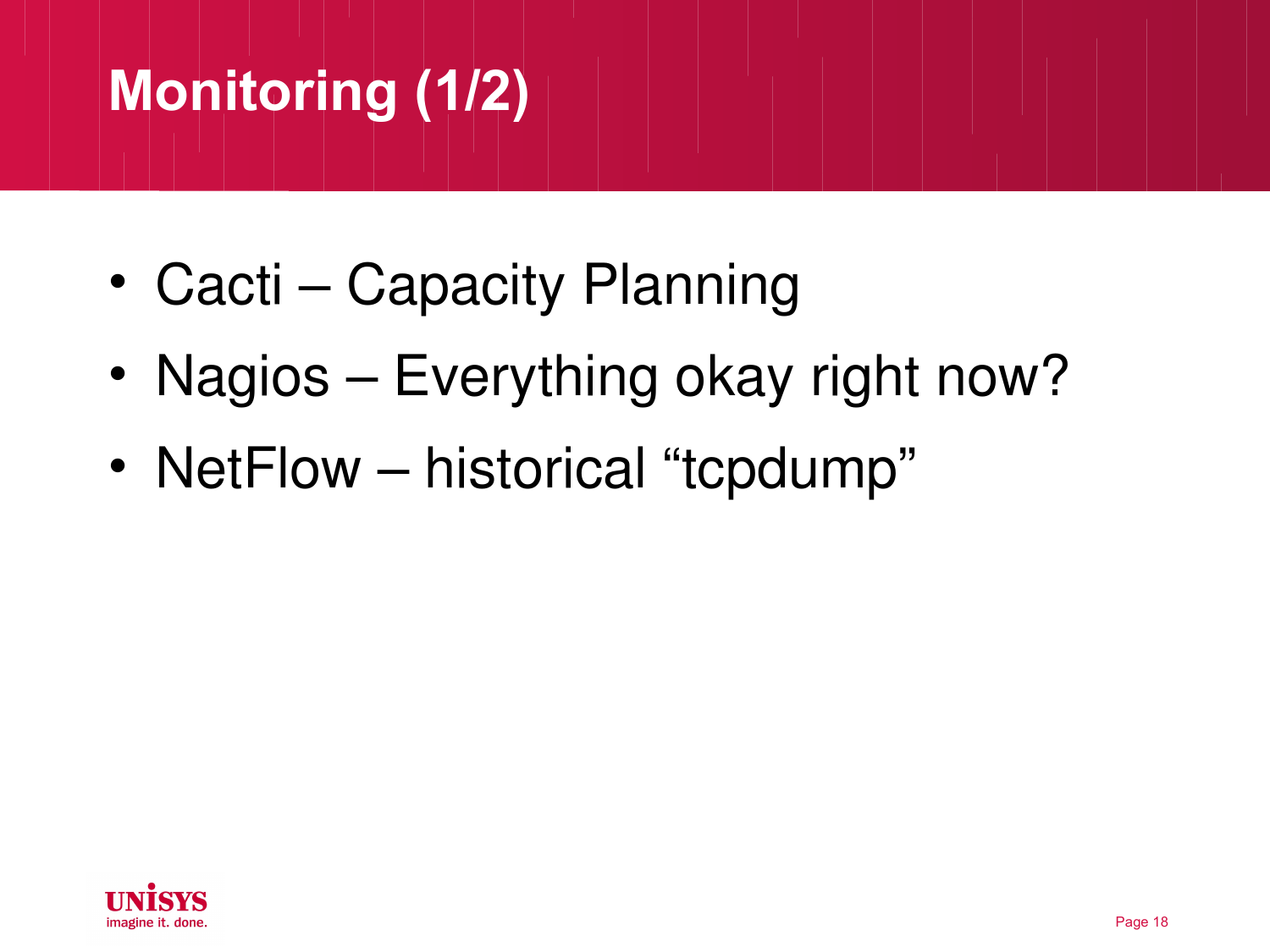# **Monitoring (2/2)**

- SourceFire IPS/IDS
- Logs syslog-ng /archive/yyyy-mm-dd/
- ArcSight SIEM

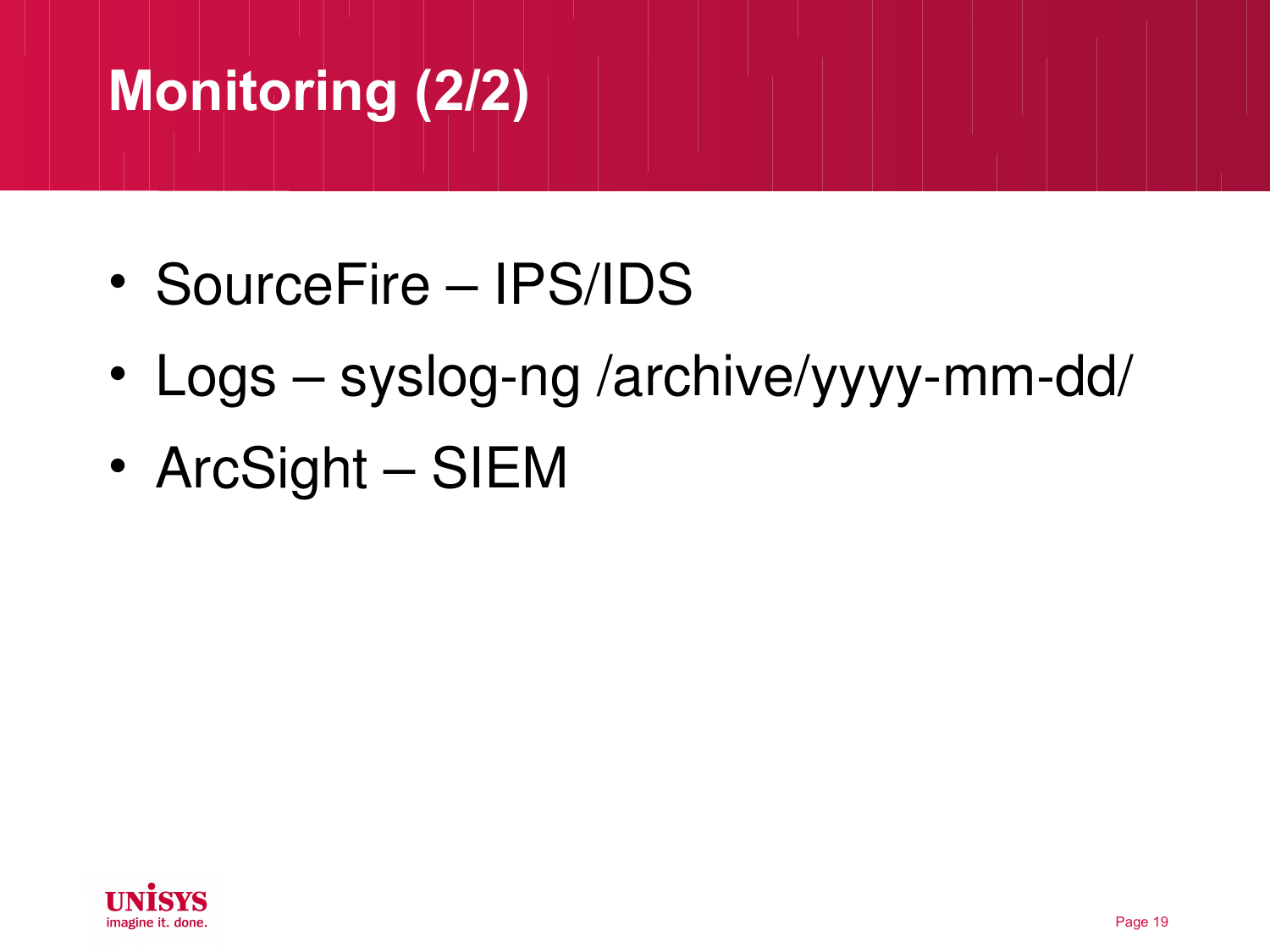|                                                                     |                                                                                                                                                                                                                                                                                                                                                |                                                                                                                                  |                                                                                                  | <b>Search</b><br><b>Notes</b>                                                                                                                                                                                                                                                                                          | Knowledge Base<br>Help / Feedback<br>Logout |
|---------------------------------------------------------------------|------------------------------------------------------------------------------------------------------------------------------------------------------------------------------------------------------------------------------------------------------------------------------------------------------------------------------------------------|----------------------------------------------------------------------------------------------------------------------------------|--------------------------------------------------------------------------------------------------|------------------------------------------------------------------------------------------------------------------------------------------------------------------------------------------------------------------------------------------------------------------------------------------------------------------------|---------------------------------------------|
| 2011-01-23 15:20<br><b>Account matching "xxxx02"</b>                |                                                                                                                                                                                                                                                                                                                                                |                                                                                                                                  |                                                                                                  |                                                                                                                                                                                                                                                                                                                        |                                             |
| IDs:<br>Name:<br>Email:<br>Section:<br>Floor:<br>Phone:<br>Desktop: | XXXX02 / 12345 / 6789 / 60000007<br>Joe Citizen or CITIZEN, Joe<br>joe.citizen@immi.gov.au<br>Unisys Contractors<br>Level 1 - Thynne Street, 9 Thynne Street<br>Dunlop Court Fernhill Park, Bruce<br>0-02-6225-8067 or 0-0411-262-316 Directory<br>pc00042 (192.0.2.42)<br>Remote- C drive- Home- Profile<br>Digipass Go3, serial 12-3456789-4 | SD0000259<br>SD0000278<br>SD0000240<br>SD0000210<br>SD0000227<br><b>IM000708</b><br>IM000771<br>IM000789<br>IM000780<br>IM000707 | Jan 13<br>Jan 13<br>Nov 26<br>Nov 22<br>Nov 10<br>Sep 21<br>Sep 19<br>Sep 17<br>Sep 16<br>Sep 04 | C System 42 Outage - Status Update<br>C Request to speak to Brad<br>C [IM000711] - Status Update<br>C LAN Account Locked<br>C Protect Drive - unlock<br>C pc00042 - no longer lightly managed<br>C Laptop - reimage required<br>C PC - Requesting version 42<br>C Unable to log into pc00042<br>C Access to Deakin IDC | $+1s$                                       |
| GRAS:<br>Created:<br>Expiry:                                        | 2011-01-23 15:19 (0.0 days ago) <b>Logs</b><br>2008-07-04 12:24 (933.1 days ago)<br>Changed: 2011-01-16 12:45 (7.1 days ago)<br>2011-07-01 23:00 (159.4 days)                                                                                                                                                                                  | $xxxx02 ->$                                                                                                                      |                                                                                                  | pc00042 -> Dell OptiPlex 42 (xxxxxxS)<br>pc00042 -> Dell 19.4 inch (DxxxxxxxxxxS)<br>pc00042 -> Dell 19.4 inch (DxxxxxxxxxxS)                                                                                                                                                                                          | $+1s$                                       |

# 1 Name **Notes** 8532 GR-Important-Group Tom citizen is the authorising officer. Harry citizen is the authorising officer. 8532 GR-Other-Group



 $+3s$